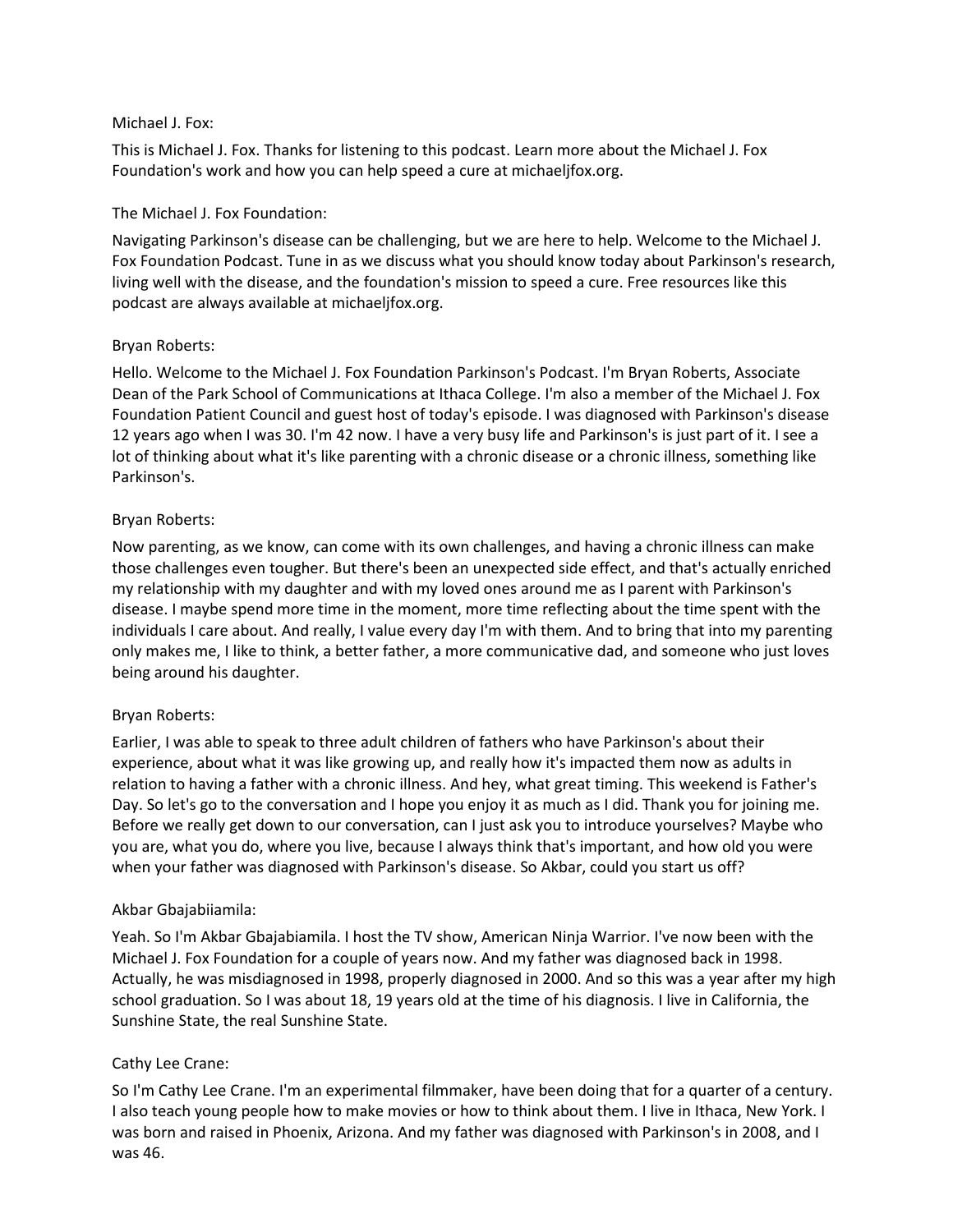#### Sam Fox:

So I'm Sam Fox. I'm also in California. I do independent film finance. My dad was diagnosed in 1991 when I was about two years old. And then he came out publicly as having Parkinson's in 1998. So it's been a process. There have been a couple different stages.

### Bryan Roberts:

Great. Well, welcome to all three of you. It was interesting, that part that you said misdiagnosed. Because I think it can be challenging to say, "I was diagnosed X, Y date." Oftentimes, it is a process. I remember when I first started experiencing symptoms, I went online to see what could be bothering me. And I remember saying to my wife at the time, I said, "I either may have Parkinson's or I have ovarian cancer." WebMD, you can have anything you want. The good news to that story is that.

#### Akbar Gbajabiamila:

How did you know it wasn't ovarian cancer?

Cathy Lee Crane:

Exactly.

#### Bryan Roberts:

Yeah. I was a communications major, so didn't really go into the anatomy. So I think the interesting thing for all three of you is you were each informed of your father's diagnosis at a different stage in your life. And I'm curious if that has an impact on how you experience the disease, how you process it. So Cathy, can you start us off? What was your reaction when you got the news? You were in your 40s, right?

## Cathy Lee Crane:

Yeah. Like anything that's heavy in our family, we usually sit down as a family. So I think even though we're all far-flung and around from Hawaii to New York, we're everywhere. So we probably were seated at a living room somewhere. My feelings about it were that it was probably inaccurate, that it seemed, to me, like a strange thing to suggest because he didn't have the thing I only ever associated Parkinson's with, which was tremor. And he didn't have that. So I'm like, "Well, how did they diagnose this as inaccurate?" It took me a while to realize that you're only diagnosed with Parkinson's based on physical symptoms, manifestations. So there were other things that were definitely happening and became more pronounced for my father, specifically his speech.

#### Bryan Roberts:

Sam, you were quite young. Was there a time that you noticed that your dad had Parkinson's? Or was it just something you grew up with?

#### Sam Fox:

Yeah, no. For me, my dad was always... There was never a distinction. It was always my dad who has Parkinson's. There was no before. Because I was younger than three when he was diagnosed, and that was after he had been trying to figure out exactly what was going on for a while. So he had been not as symptomatic as he is now because obviously, it's progressive. But he had been symptomatic. So for me, my whole life, my sisters have always called him shaky dad. That's just who he is and part of the identity. So I never had that moment.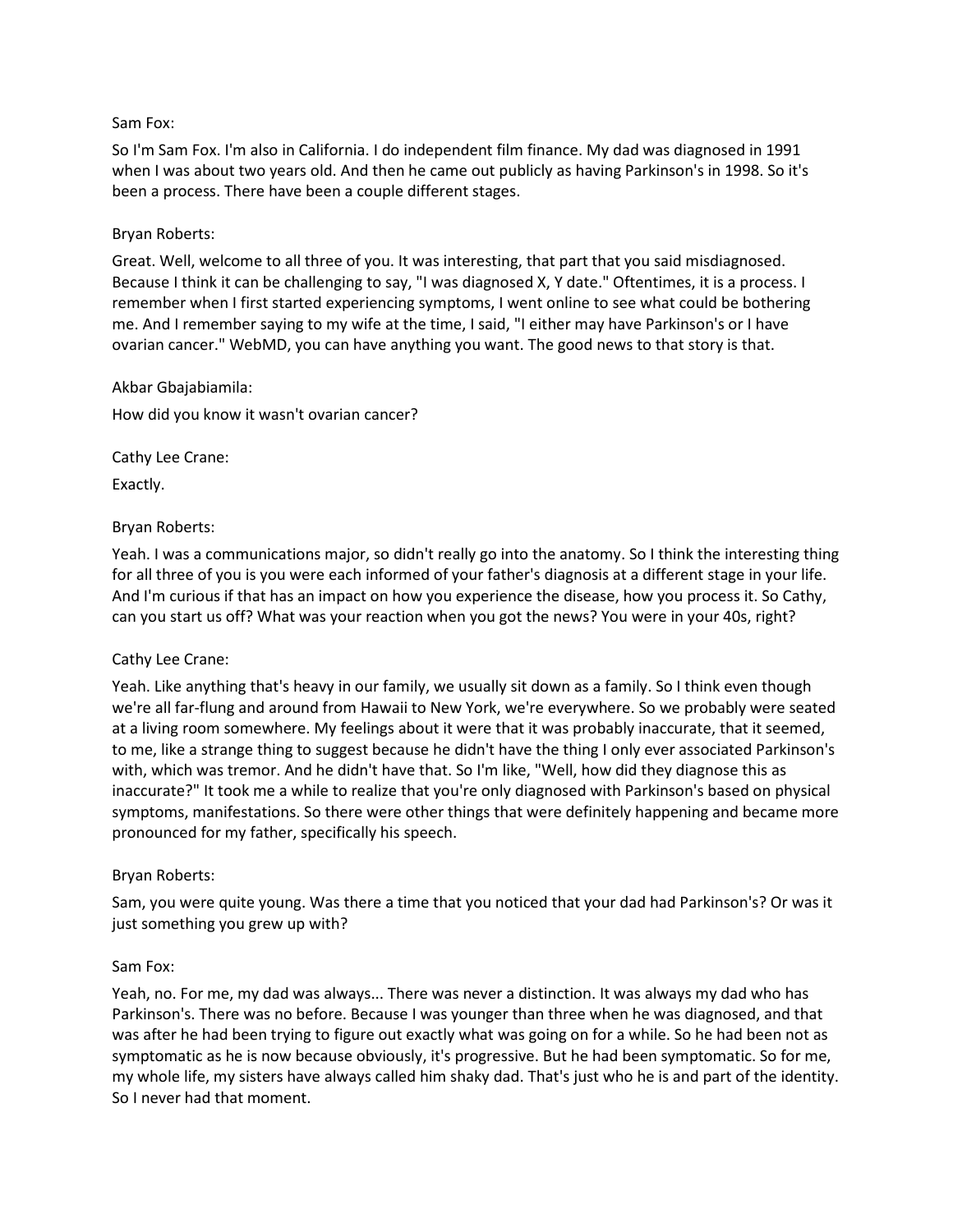### Sam Fox:

Well, it's some combination of I never had that one moment where I was presented with this fact, where this is a thing that my dad is going to have to struggle with forever. It was a series of moments. Because every single time, there was some change in his prognosis or there was some difference in circumstance. It interrupted that normality a little bit. But I think probably overall, because there was no before for me, it was just during. It's all been during. I think that's probably put me in a place where it's a little bit different than if I had to have that experience where I had to sit down and have someone give me information. It just was absorbed.

## Akbar Gbajabiamila:

For me, I was 18 years old, 18, 19 years old when it happened. But [inaudible 00:07:39] you're old enough to feel like you're on your own, but you're young enough to where you still need your parents. And for me, I still needed my dad, even though I was flexing because my muscles were popping, and I thought I was a big deal because I was going to college playing football. And I remember getting the diagnosis. I got a phone call. My dad was at my [inaudible 00:07:58] game, my younger brother's high school game meeting, passed out. And I thought that was weird because maybe he'd been working-hard or something like that then they took him to the hospital. There was that concern, and I'm just thinking, he'll be all right. Then they said it was a stroke, I'm like, a stroke? Why would he have a stroke a couple years later? It's Parkinson's, and I just couldn't believe it because my dad was still like Superman to me. I think that was the hardest part is thinking that Superman could somehow be affected by anything outside of kryptonite. I didn't want to believe it, and I feel a little shame in saying this, and I think depending on where you are in that stage, and for me, I was at a very vulnerable stage, I think the older you get, the more empathetic because you've had a little bit more life to live and you've seen different things.

# Akbar Gbajabiamila:

I didn't have enough repetition to see life, so I thought my dad was taking it. I just said, dad's faking it. He's been working his butt off for so many years to take care of all seven of us. Clearly he's done and he just don't want to say he wants to retire. I swear these are the thoughts that went through my brain. I'm like, come on, Dad. You can. Then it was just a weird thing, but once it kind of set in, maybe about a year later, I think it was after I graduated from college, I graduated in 2001 from San Diego State, and I think it was, then I go, this is a real deal, because at this time, he had stopped working for maybe a couple of years now as a plumber. I go, oh shoot. Two years. This is my dad. I think that's when the reality hit me that this is a big deal. For years and years I just didn't know what to do.

## Bryan Roberts:

Yeah. I think that's what interests me so much about the disease. I would say as an academic, I'm fascinated by it. I wish I didn't have it, but I find it very interesting that it's very individual, and I think we approach it differently. Parkinson's, your story really resonates with me because I was diagnosed at 30. I was not the nicest person at 30. I was self-centered. I really cared about my hairline more than anything. Actually, I still do. Life is full of disappointment, but it's humbling. It comes in fits and starts, but I think ultimately you learn to manage it as a family, and that brings me to my next question.

## Bryan Roberts:

I just finished a book called Ending Parkinson's disease. In the book, they talk about how Parkinson's, the rate of Parkinson's diagnosis, has doubled, and I believe it says by 2040, it will double again. That's about 12 million people diagnosed. That's staggering. That's a lot of people, but it's also a lot of people who have children. It's a lot of families. I was thinking about that. My question would be, given that there's going to be this rise, if you had to sit down with a family, not just the person, but the entire family, is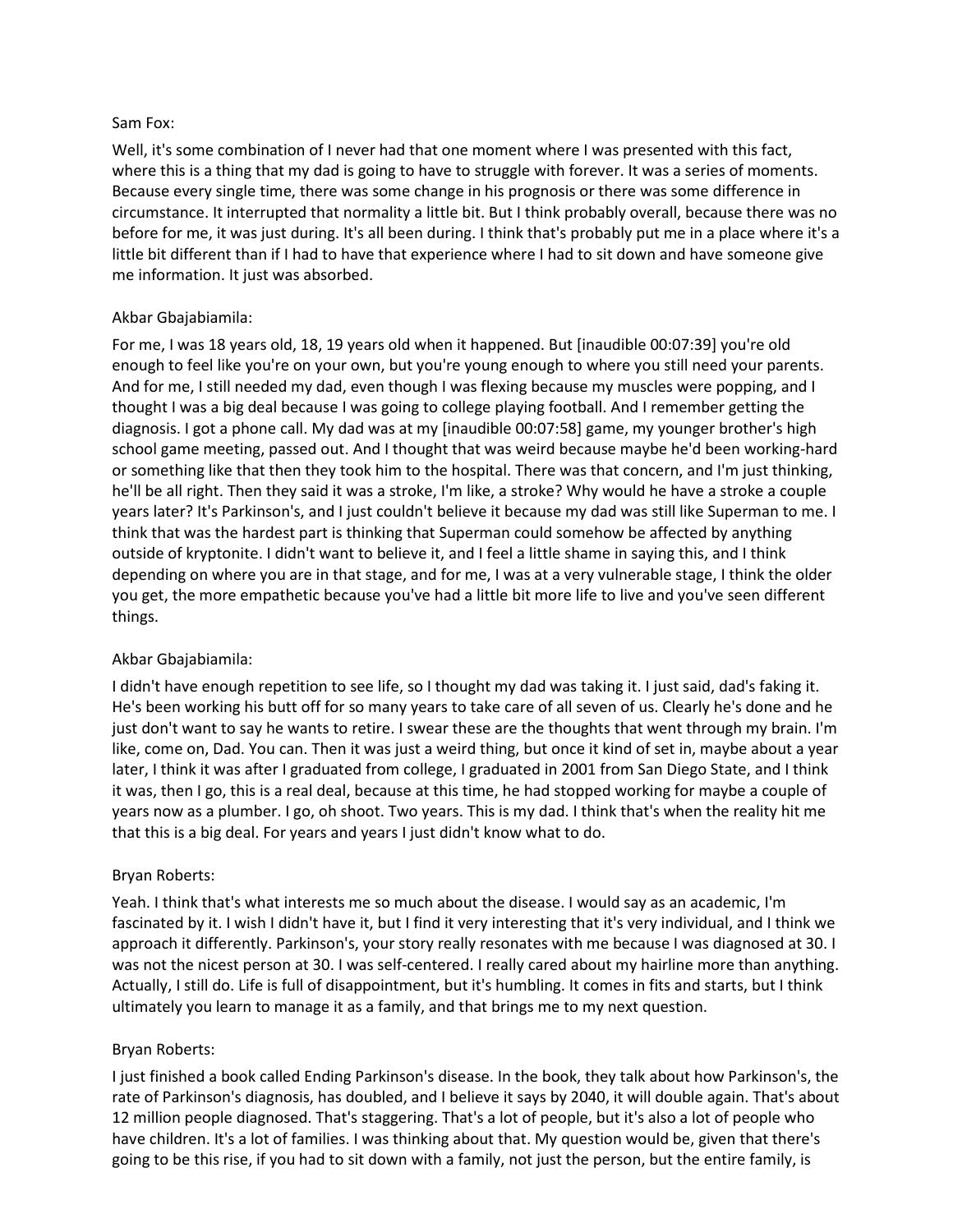there advice you would give them knowing what you know about the disease now? Maybe Akbar, do you want to start on this one?

### Akbar Gbajabiamila:

I would say lean more on like a... again, I'm saying it because we're talking here, Sam, obviously with your father, but with the Michael J. Fox Foundation, but it's in the tremendous resource. I think once you go online, I think like anything else, like I teach my kids, it can web you in 40 different directions. Maybe even more actually, but it can be overwhelming when you hear somebody says this, but then there's treatment over here. Then that says that, and there's something. Before you know it, you need one main source that allows you to be able to navigate like a point guard, to use a basketball analogy.

#### Bryan Roberts:

As a Knicks fan, your competent point guard analogy is lost on me.

#### Akbar Gbajabiamila:

Whoa, whoa, whoa, whoa, whoa, whoa, stop it. It's all about Lakers. It will always be about the Lakers.

#### Bryan Roberts:

Many family members are surprised and pleased to learn that they can play a role in Parkinson's research and help prevent the disease. For many, research is a way to show support for a loved one. The Parkinson's Progression Markers Initiative, or PPMI, is enrolling family members of people with Parkinson's. People over the age of 60 are especially needed for the study. Get started at michaeljfox.org/podcast-PPMI.

## Bryan Roberts:

Sam, do you have any advice you'd give to a family?

#### Sam Fox:

Yeah. I think what's interesting, the sort of the perspective I have on this, is that in almost any interaction that I have, one of the two or three things that most people know about me, before they've even met me, is that my dad has Parkinson's. I'm in sort of unique position, I think, where a lot of people come up to me who I don't necessarily know or friends of friends and I get this question a lot. I get, hey, my dad was just diagnosed. I'm 15, I'm 18, I'm 20, I'm 30. What does he do? What do I do? Obviously, like Equar said, the first thing that I always do is direct people to the foundation because it is a great resource, but also I think one of the most important things to remember our with Parkinson's, and Kathy, you said this earlier, is that it's such individual disease that you really don't want to see one person who you've heard has Parkinson's and use that as a model; this is what your dad's going to look like in five years, in 10 years.

## Sam Fox:

Either way, because you just don't know, and I think that's when you can get into, as a family, a weird sort of head space when you're either looking at someone who's 20 years in and fairly asymptomatic, or you're looking at someone who's 20 years in and severely symptomatic. An important thing in my life that I had to come to grips with is for any given person, you don't know what it's going to look like in five years, and that's A, the scariest thing, but B, also the thing that gives you some hope and also gives you something that you can sit down and talk about as a family is we're going to be there for you, dad, as this goes. We maybe know what it's going to look like tomorrow and then the next day, but once you get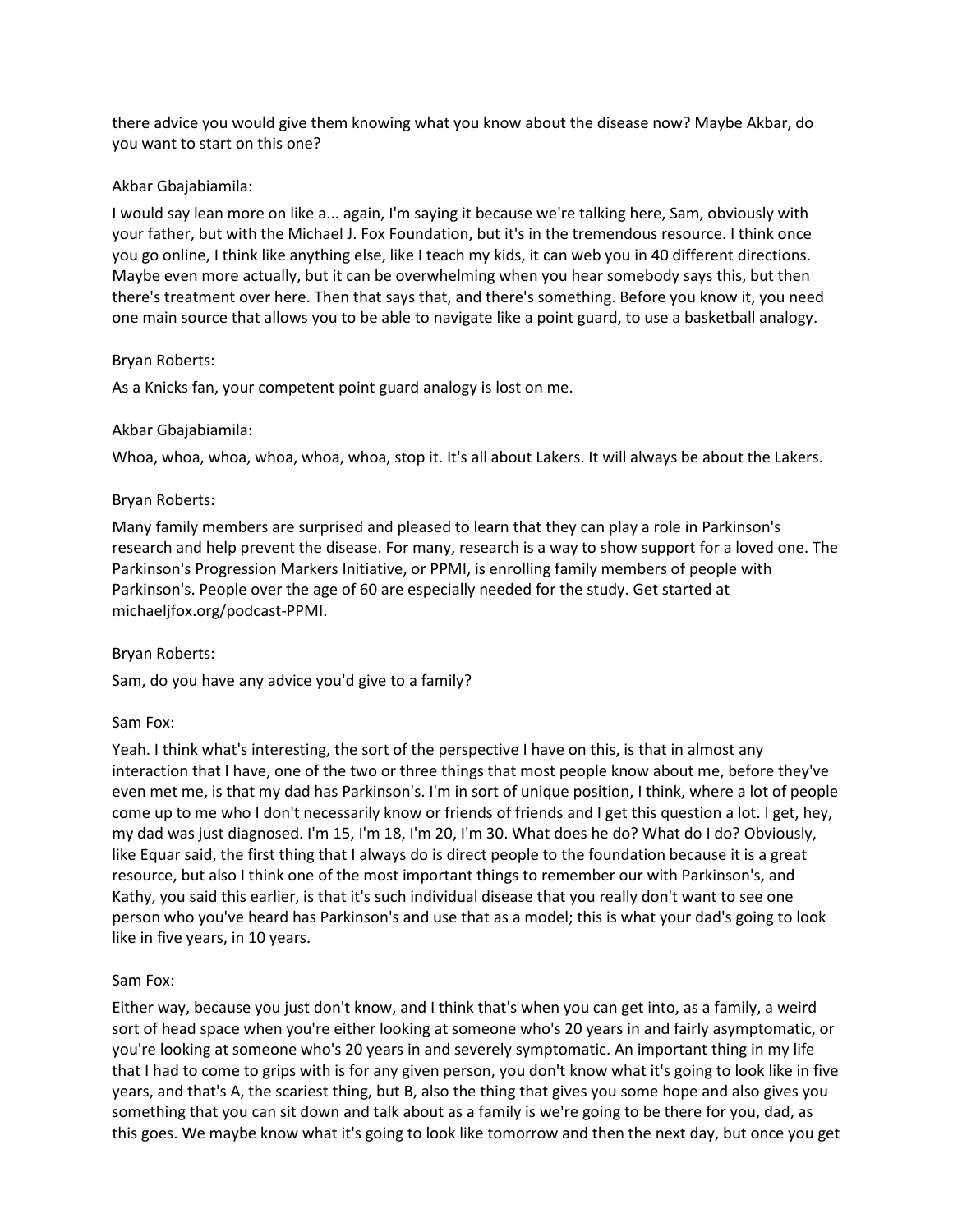farther than that, we don't know. I see a lot of my role, as the son of someone who's going through this, to sort of be there for them.

#### Sam Fox:

That's the sort of advice that I give a lot of people is just, unfortunately, it's a disease where you have to react a lot more than you'd like to. It's hard to be proactive. Being there for someone, just having that understanding that you don't know what's next, that's the hardest thing to get your head around, but once you get your head around it is the way that you can be the most supportive and be the most at peace with your situation.

## Akbar Gbajabiamila:

You said something that's so true. One of the things that I remember, like with Muhammad Ali, the late Muhammad Ali, is that obviously his speech started to deteriorate, and again, that's the image, oh my goodness, this is going to... but that hasn't happened with my father. Now, his speech has slowly started to get softer and softer and sometimes, depending on where he is, higher up. Even with a thick Nigerian accent, I can still understand him, so it's not the same. It's different for everyone. True that.

## Cathy Lee Crane:

Yeah. I think it's really important, this idea of it being progressive; that it's not going to be identifiable, it's discreet in any given moment, and I think that two things that stood out for me for my dad's care was, first of all, he was in Phoenix, which is where the Muhammad Ali Center is. There's a lot of doctors there who are quite skilled in the diagnosis and the guidance through medications and new things that are being developed, so he had a great neurologist. That is crucial, I think, to have someone in your camp who's a really great guide in the journey. That was the first thing. The second thing that became clear to me over time was, it essentially is a disease that turns involuntary physical action into voluntary action. Like speech, which would just spills out of us. But suddenly when it becomes truncated or problematized, whatever, through a stuttering, for example, then you have to learn how to enter a word, learn how to enter a sentence, how to sit down, how to speak with greater volume. All of these things that are involuntary, usually. So that's intense. And then at the same time, you start to see, like, my father was older when he was diagnosed. So you're also starting to see other things like a certain loss of executive function. So when you have to be voluntary, it requires that you also have executive function, that was also deteriorating. So my role as his daughter was actually to be his external executive functioner sometimes. Where I'd be like, slow down, take a breath. It's a much more interactive disease actually. I cultivated a much more intimate relationship with my father as a result.

#### Sam Fox:

To that point, Kathy, I think what has been interesting to me is exactly what you're saying, which is you have to realize. Or it either happens or it doesn't, but at some point you're going to figure out that it takes all of this brain power to be a person with Parkinson's disease. No matter what phase you're at and that's something that can get lost on you, if you're not... Because obviously I'm not going through it, but it's something I talked to my dad about a lot is this, he has to constantly think about every single thing that he does. Whether it's, you said talking, sitting down, the volume of his voice, if he's going to open the fridge, he has to figure out exactly where his hand is going to be to hit that handle.

#### Sam Fox:

And that makes it so that you're always multitasking in a way that I think a lot of people take for granted when you sort of have... When you don't have Parkinson's, and that for me and my family has been something that's taken us a long time to really come to grips with and be able to help with is, he's always doing something else.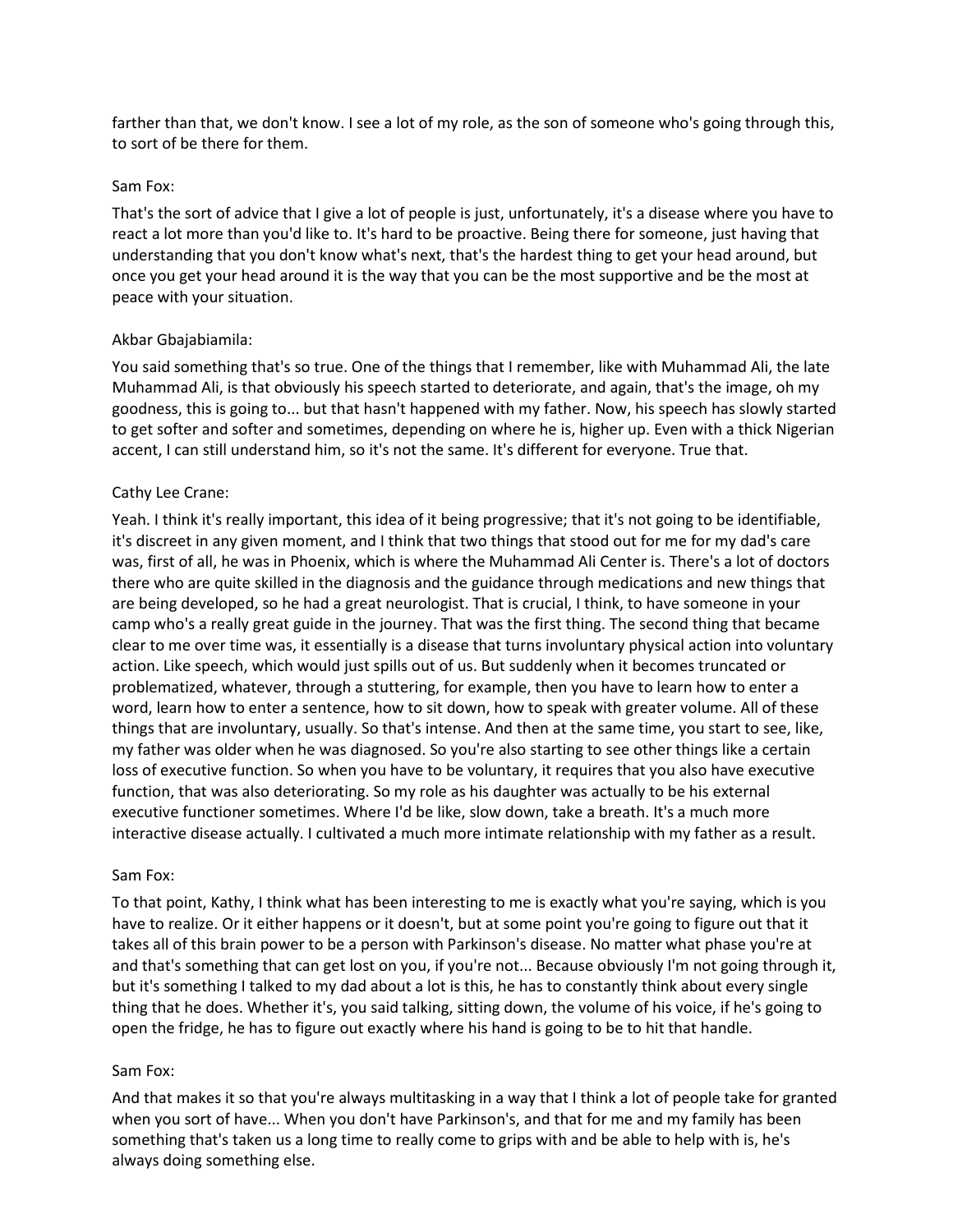#### Sam Fox:

You're never going to catch my dad doing one thing because he's, no matter what he's dealing with his disease in some way, shape or form. So you have to understand that the conversation you're having is the second thing, the second most important thing that he's thinking about right now, because the most important thing is, is my left foot where I think it is when I'm about to take this step or whatever. And that to me has been something that even though, obviously I've been in this process for a really long time, has taken me a long time to learn and something that I think that the sooner you can figure out that patience to have with someone with Parkinson's the better. Because what seems like slowness, especially in thought isn't, it's just, you just have to give them a second sometimes because there's so many things that you can't even imagine going on in their brain. And that's something I've learned. Brian, you could probably speak to that a little bit.

## Bryan Roberts:

Yeah. That's a great point. I think the challenging thing about Parkinson's too, and perhaps the hopeful thing is, I think all three of you said, if you have a good care team, you can really move things along, right. But you have to come to a place where you're willing to accept a team.

#### Cathy Lee Crane:

Yeah. I was so surprised with my father's speech decay, because he was an orator at the church and he taught speech and drama for 30 years. So it was a thing that he was about. And so it was very intense to see this decay, but he discovered in Phoenix that he could still sing. So he joined this group called the Tremble Clefs. They were founded in Phoenix and they've been around for 20 years and it's phenomenal. It's just, he sings in a group of diagnosed people with Parkinson's and their caregivers. And it's just a beautiful thing. And there were times where we were like, okay dad, you want to say something, sing it. Because there's just something about that takeoff of song that allows the words to flow. But that was a blessing. That was a real blessing that he had access to the Tremble Clefs.

#### Bryan Roberts:

It is, there are a lot of things that can surprise you. Like, walking for me can be tough, but dancing, I can do really well. I mean, not everyone would agree with that.

## Cathy Lee Crane:

Someone's judging you.

#### Bryan Roberts:

They're not circles you'd want to be around, but it actually brings me to my next question. So you guys have gone on this journey with Parkinson's. Has there been anything that has surprised you like Sam, you have no clue where this is going to go, but have there been things that maybe are there that you didn't expect to be there or has your expectations been met? What has it been like?

#### Sam Fox:

Yeah. No, that's a very good question. I think again, what has been, been great for me and I would recommend this to everyone in whatever form it can take. I happen, obviously I've been around my dad my whole life, but I've been around a lot of people with Parkinson's my whole life because of my dad and because of the foundation. So I have really seen every color of the rainbow when it comes to symptoms and what people look like at various stages of the disease. And for me, the surprise isn't necessarily, oh, hey, it can go in this direction. It's just what direction is my dad's specific case going to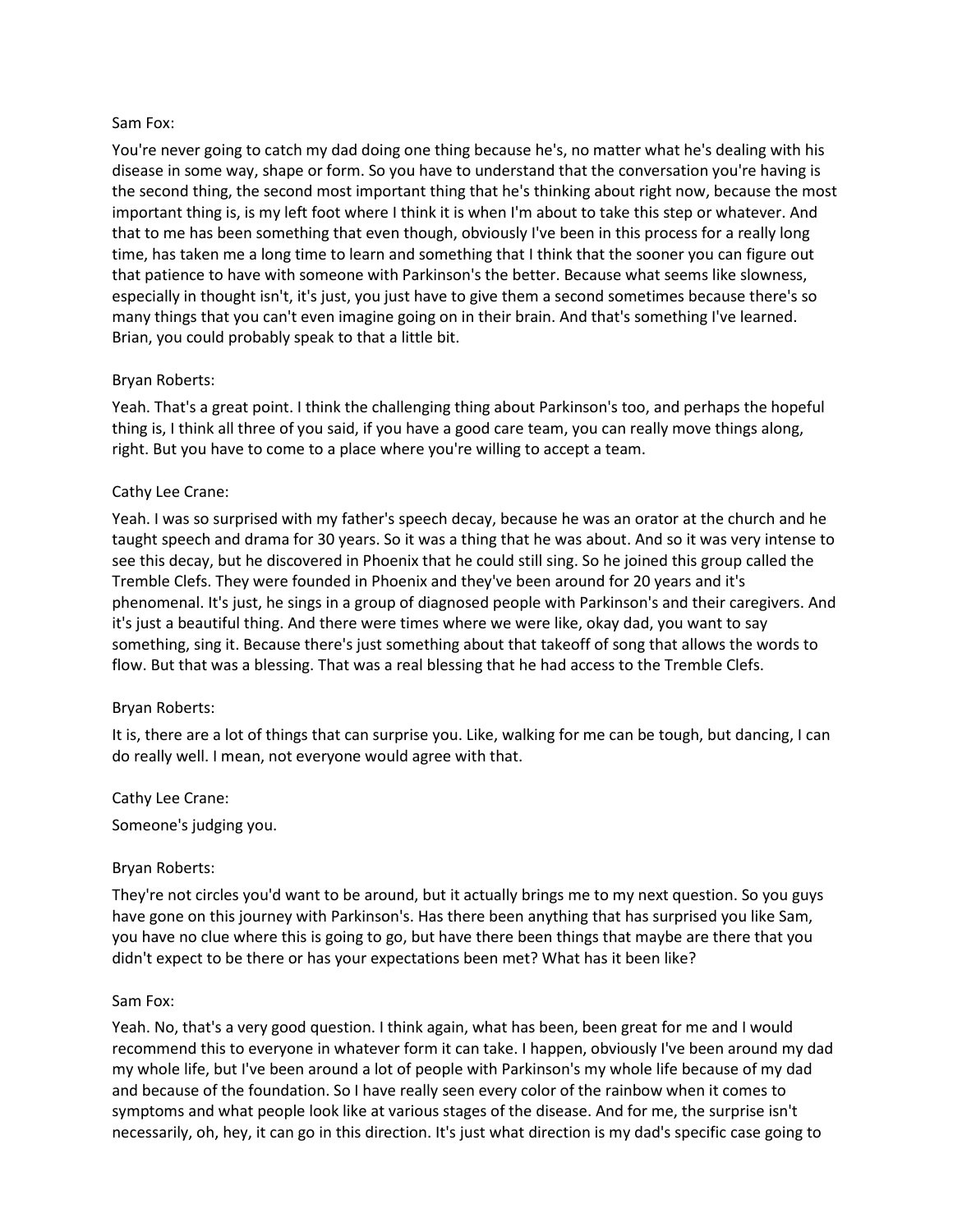go in? And I think that being educated and keeping an open mind and understanding, like we keep saying, this is a progressive disease.

### Sam Fox:

It's, very hard to say, okay, in five years, this is what your dad is going to look like. And for me, I found the most success in just being where I am now and whatever that looks like, understanding where he is now. And it's definitely been surprising. I mean, Kathy, you were saying your dad was a great orator. I come from a similar thing where my dad obviously has used his expressions and speech his whole life to sort of make his point. So when that started to decay a little bit in recent years, and he started, not being able to act as much as he liked to and it ended up with him channeling his focus into the foundation, which is probably great for everybody who's sitting here.

#### Sam Fox:

But for me, that was always a surprise. My dad, especially was someone who was so quick, like that was in every sense of the word. He was quick, athletically, he was quick, mentally, everything was very fast and he still is, but you just have to give that second to... The quip doesn't come necessarily as fast and it's not because he didn't think of it five minutes before you said whatever he's reacting to. It's just, maybe it takes him a little bit longer to express it. And that to me has been, the surprise, has been seeing what's still there because everything is still there. It just maybe expresses itself a little bit differently and becoming okay with that. And me becoming okay with that, him becoming okay with that, understanding the changes that are going to come in your general day to day.

#### Sam Fox:

It's things like, and I talk about this with him all the time. There's certain restaurants that I'm not going to take him to when he comes to LA, because they're just too loud and I'm not going to be able to hear anything he says. And I know that it's going to set up frustration for everybody involved, and things like that. And they're little choices, but that paying attention to, he would never say, I don't want to go to this restaurant, it's too loud in a million years. He doesn't want to be that person. But me sort of understanding, okay, I'm just not going to put him in that position. Those kinds of little things I think go a long way. And that's the kind of thing that I'm constantly reacting to and trying to make sure that I'm there for him.

## Bryan Roberts:

That's great. This has been a great discussion. We're almost at the end of our time already. It's been so much fun. We've covered Parkinson's symptoms, the Knicks, and a wide range of other issues, so we'll have to do this again. But Father's Day is approaching this Sunday. Being a parent, not just father, being a parent is challenging, as we all know. Do you have any advice to fathers out there, whether they have Parkinson's, whether they don't, what piece of advice would you give, having a father who was important in your life and obviously very influential? Give you a second to think about it, Kathy Crane, can you start us off?

## Cathy Lee Crane:

Well, it's interesting this idea of slowing down, which Parkinson's forces on someone. And so if you don't have Parkinson's, I would strongly recommend that you slow down. So you can have those relationships that occur in the moment. We've all had this experience with the COVID slowdown. It's a totally beautiful orientation for intimate relationships. And I think that the thing about my father who passed away, and I miss him, I miss seeing him. And that is something you don't lose in a father or a parent who has Parkinson's. They are still there. They really are there. Someone told me once, "Yes. Alzheimer's you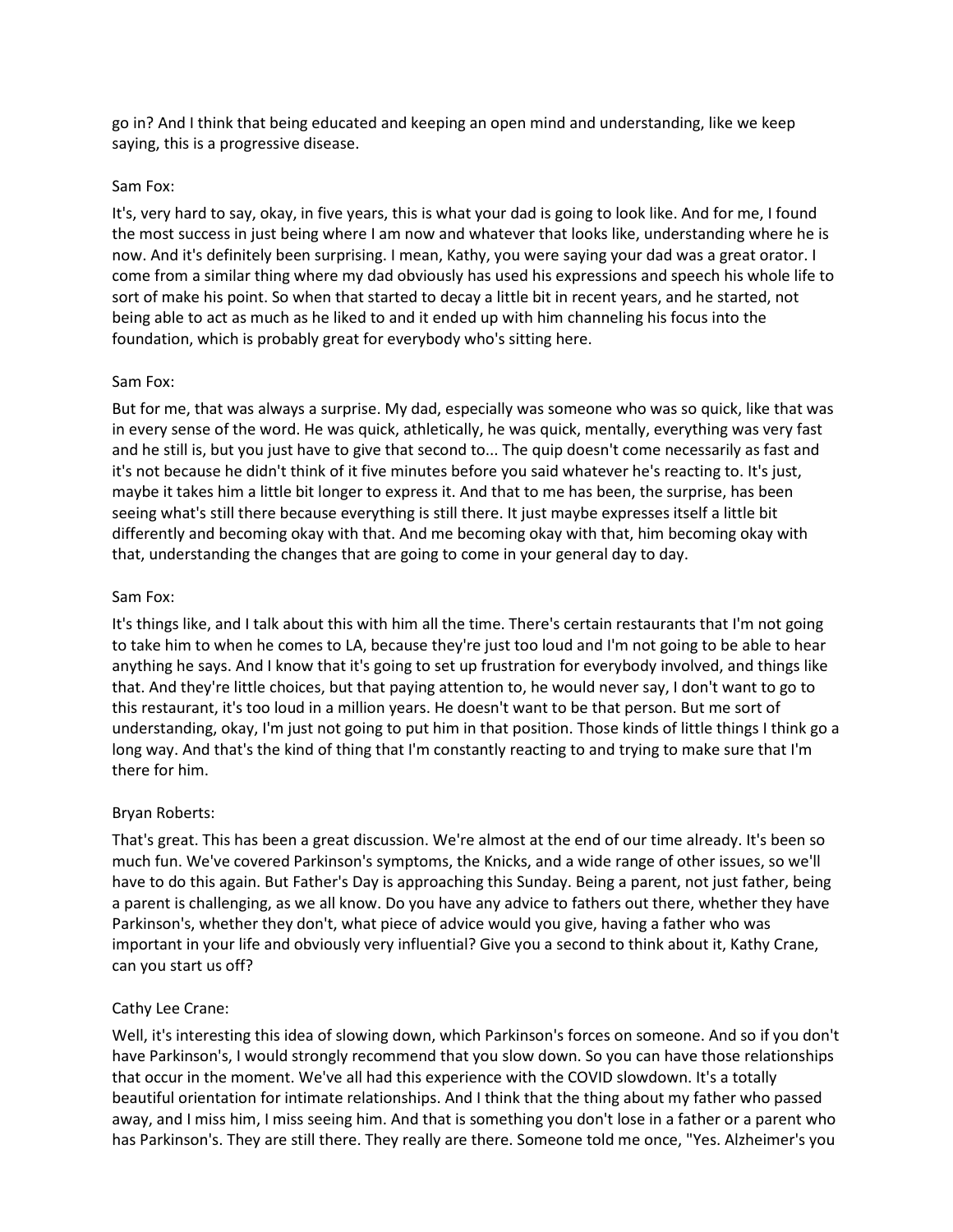lose your mind before your body. Parkinson's you lose your body before your mind." And I really knew he was there. I could see him there. So be present, slow down.

#### Akbar Gbajabiamila:

My dad, he calls me Kemi, "Kemi, slow down, slow down. You go, go, go, go, go, go, go." And so I would say the same thing, during COVID 19, it was a time to go, "You know, what?", a time to take a huge pause and take that time in with family. So I've done that. So yes, I'm with you. Take time to pause.

### Cathy Lee Crane:

Yeah.

## Sam Fox:

Yeah, absolutely. So I think obviously, like you set out Kathy, you said it really well, but I think another thing to talk about, and gets into advice territory, is something that we've talked about a little bit, which is this openness and honesty that has to come with Parkinson's and with a diagnosis. And I think that for me, a piece of advice is to, for someone who's loved one is going through it, and for someone going through it, is to just really be as honest and open as you can be with the people that you care about. I think that makes things easier for everyone, and I think that's good advice for everyone, regardless of your status with Parkinson's disease. I think the more that you can realize that people want to be there for you, that there are people who care about you and to, for lack of a better word, take advantage of that, and really be open and honest with your symptoms and how you're feeling. That can really help everyone around you deal with the situation and make your life happier, ultimately.

## Sam Fox:

And I think that's something that has taken us a while to learn. I mentioned when we first started this conversation, that my dad was diagnosed with Parkinson's in 1991 and came out publicly as having it in 1998, and since then has been really open with everything. Not just with me and my family, but with the world. And I think that has helped him, and I know it's helped me really go through this process because when I have a sense of where he's at, I can deal with it. And I think for him, not to put words in his mouth, but I know that it makes him more comfortable knowing that everyone's on the same page. And knowing that we understand at least a little piece of what he is going through, because he's willing to share that with us. And that to me has meant a lot, and I think that's something that can relate to a lot of aspects of your life, and not just disease management, but family.

## Bryan Roberts:

Yeah. I don't have much to add, I think acceptance is probably the best thing you can do, right? If you become comfortable with the disease and I don't see it as a battle, I see it managing it, but good communication with your family. Those seem to be the people who live the best lives with this disease.

## Akbar Gbajabiamila:

Let me add one more thing. Take the time to express how much you want to be appreciated. I think it's one of the hardest things for fathers to do. If you look at advertisements and you look at [inaudible 00:28:55], probably one of the more played down things, "Oh, hey, it's Father's Day, get ties, boom." And I think fathers, and even for me too, it's very hard for me to express that I want to be appreciated, but I think every human being, the one thing we have in common, we want to be valued, we want to know that we matter. And I think sometimes in the background, and they think that, "Oh, I'm not supposed to speak up. I'm not supposed to be celebrated." But fathers matter to their kids, to their wife, to the people that they love and love them. So take time to actually say you want to be appreciated.